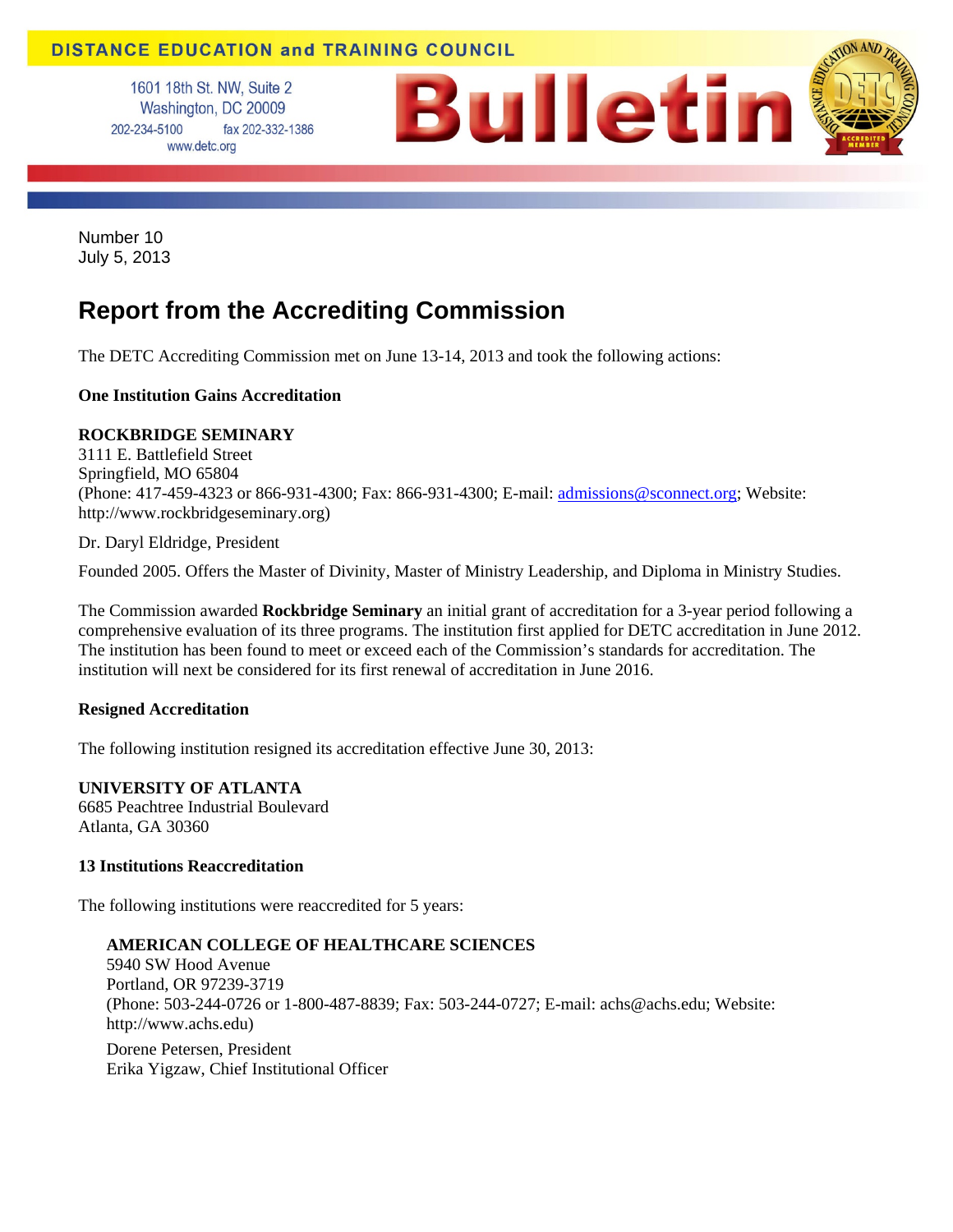Founded 1978. Offers Associate and Master's Degrees in Complementary Alternative Medicine (AAS & MS); Diplomas in Holistic Health Practice, Herbal Studies Master Herbalist, Aromatherapy Master Aromatherapist, and Dynamic Phytotherapy; Certificates available in Natural Products Manufacturing, Herbal Retail Management, Wellness Consulting, Holistic Nutrition Consulting, Iridology Consulting, Homeopathy Consulting, and Dynamic Phytotherapy Consulting; Graduate certificates available in Anatomy & Physiology, Aromatherapy, Botanical Safety, Complementary Alternative Medicine, Herbal Medicine, and Nutrition. Training in complementary modalities and professional continuing education programs in holistic health also available.

The Commission awarded to the American College of Healthcare Sciences, which was initially accredited on June 7, 2003 as the Australasian College of Herbal Studies. This is its third consecutive renewal grant of accreditation. This renewal of accreditation was awarded without conditions and is for a five period from the date that its Application for Reaccreditation was considered. Renewal of accreditation was granted following a regularly scheduled, comprehensive evaluation of the institution and a review of all programs being offered. The institution was found to meet or exceed each of the Commission's standards for accreditation. The institution will be considered for its next renewal of accreditation in June 2018.

## **AMERICAN GRADUATE UNIVERSITY**

733 North Dodsworth Avenue Covina, CA 91724 (Phone: 626-966-4576; Fax: 626-915-1709; E-mail: info@agu.edu; Website: http://www.agu.edu) Paul R. McDonald, President

Marine Sirney, Executive Vice President

Founded 1969. Offers Master of Acquisition Management, Master of Project Management, Master of Contract Management, Master of Supply Management, Master of Business Administration with concentrations in Acquisition and Contract Management, Program and Project Management, Supply Chain Management, and General Management; and certificate and professional development courses in project/program management, contract and acquisition management, pricing and financial management, supply management, and general management.

The Commission awarded to American Graduate University, which was initially accredited by DETC on June 6, 1998, its fourth consecutive renewal grant of accreditation. This renewal of accreditation was without conditions and is for a five period from the date that its Application for Reaccreditation was considered. Renewal of accreditation was granted following a regularly scheduled, comprehensive evaluation of the institution and a review of all programs being offered. The institution was found to meet or exceed each of the Commission's standards for accreditation. The institution will be considered for its next renewal of accreditation in June 2018.

# **CALIFORNIA NATIONAL UNIVERSITY FOR ADVANCED STUDIES**

8550 Balboa Boulevard, Suite 210 Northridge, CA 91325 (Phone: 818-830-2411 or 800-782-2422; Fax: 818-830-2418; E-mail: cnuadms@mail.cnuas.edu; Website: http://www.cnuas.edu)

Carlton Bryant, President

Founded 1993. Offers Bachelor of Science degrees in Business Administration and Engineering; Bachelor of Computer Science, and Bachelor of Quality Assurance Science and Six Sigma Green Belt Certificate; and Six Sigma Black Belt Certificate and Six Sigma Green and Black Belt Combination Certificate Program. Master of Science degree in Engineering; Master of Engineering Management; Master of Business Administration; Master of Human Resources Management, and Human Resources Management Certificate Program.

The Commission awarded to CNU, which was initially accredited by DETC on January 17, 1998, its third consecutive renewal grant of accreditation. This renewal of accreditation was without conditions and is for a five year period from the date that its Application for Reaccreditation was considered. Renewal of accreditation was granted following a regularly scheduled, comprehensive evaluation of the institution and a review of all programs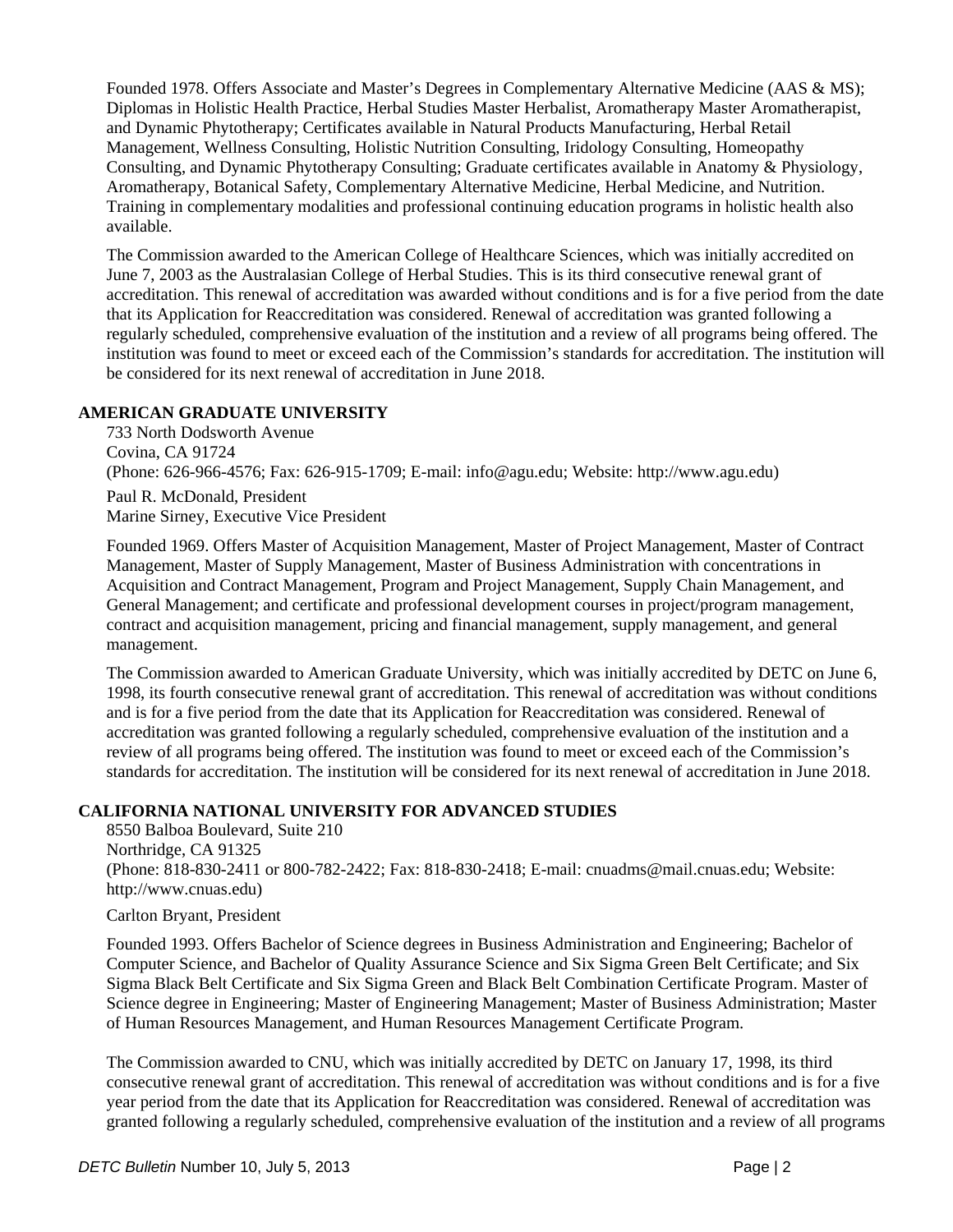being offered. The institution was found to meet or exceed each of the Commission's standards for accreditation. The institution will be considered for its next renewal of accreditation in January 2018.

## **CITIZENS' HIGH SCHOOL**

188 College Drive P.O. Box 66089 Orange Park, FL 32065-6089 (Phone: 904-276-1700; Fax: 904-272-6702; E-mail: inforequests@citizenschool.com; Website: http://www.citizenshighschool.com)

Larry S. Lark, President Onna L. East, Vice President and Secretary/Treasurer

Founded 1981. Offers complete high school diploma course.

The Commission awarded to Citizens' High School, which was initially accredited by DETC on January 27, 1984, its sixth consecutive renewal grant of accreditation. This renewal of accreditation was without conditions and is for a five year period from the date that its Application for Reaccreditation was considered. Renewal of accreditation was granted following a regularly scheduled, comprehensive evaluation of the institution and a review of it program offered. The institution was found to meet or exceed each of the Commission's standards for accreditation. The institution will be considered for its next renewal of accreditation in June 2017.

# **DIAMOND COUNCIL OF AMERICA**

3212 West End Avenue, Suite 400 Nashville, TN 37203 (Phone: 615-385-5301or 877-283-5669; Fax: 615-385-4955; E-mail: lissa@diamondcouncil.org; Website: http://www.diamondcouncil.org)

Terry Chandler, President/CEO

Founded 1944. Offers courses in diamonds, colored gemstones, and advanced jewelry sales leading to certificates of Diamond Certified; Colored Gemstone Certified and Advanced Jewelry Sales. Offered to members of the Diamond Council of America and their employees.

The Commission awarded to Diamond Council of America, which was initially accredited by DETC on January 27, 1984, its sixth consecutive renewal grant of accreditation. This renewal of accreditation was without conditions and is for a five year period from the date that its Application for Reaccreditation was considered. Renewal of accreditation was granted following a regularly scheduled, comprehensive evaluation of the institution and a review of all programs being offered. The institution was found to meet or exceed each of the Commission's standards for accreditation. The institution will be considered for its next renewal of accreditation on June 2018.

## **DISTANCE EDUCATION COMPANY, LLC**

A division of Professional Career Development Institute, LLC 211 East 43<sup>rd</sup> Street, Suite 2402 New York, NY 10017

Chuck Delaney, Vice President and Director

## • **NEW YORK INSTITUTE OF CAREER DEVELOPMENT**

Phone: 212-697-2060; Fax: 212-867-8122; E-mail: info@nyicd.com; Website: http://www.nyicd.com

Founded 2012. Offers courses in Professional Blogging, and Fiction and Memoir Writing.

The Commission awarded New York Institute of Career Development accreditation on June 15, 2012 as a division of Distance Education Company LLC. This renewal of accreditation was without conditions and is for a five year period from the date its Application for Reaccreditation was considered. Renewal of accreditation was granted following a regularly scheduled, comprehensive evaluation of the institution and a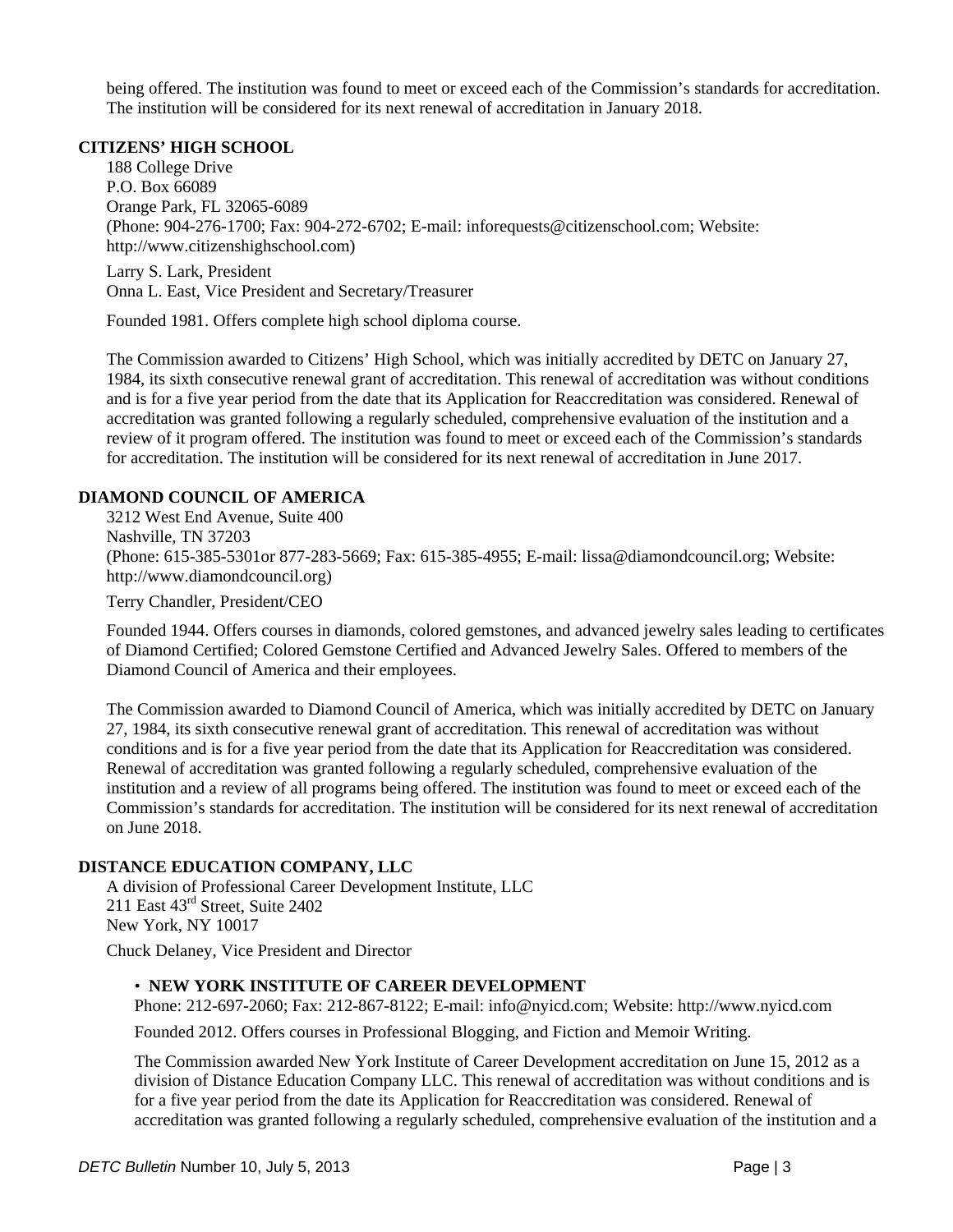review of all programs being offered. The institution was found to meet or exceed each of the Commission's standards for accreditation. The institution will be considered for its next renewal of accreditation on January 2018.

## • **NEW YORK INSTITUTE OF PHOTOGRAPHY**

Phone: 212-897-8260; Fax: 212-867-8122; E-mail: info@nyip.com; Website: http://www.nyip.com

Founded 1910. Offers courses in professional photography and digital photography.

As a division of Distance Education Corporation, the school was bought by PCDI LLC in 2004. The Commission awarded accreditation to New York Institute of Photography on June 3, 2006. This renewal of accreditation was without conditions and is for a five year period from the date its Application for Reaccreditation was considered. Renewal of accreditation was granted following a regularly scheduled, comprehensive evaluation of the institution and a review of all programs being offered. The institution was found to meet or exceed each of the Commission's standards for accreditation. The institution will be considered for its next renewal of accreditation on January 2018. (Note: New York Institute of Photography was also accredited from July 12, 1956 until January 12, 1976 due to a closure, and again from January 16, 1982 until May 19, 1983, when it resigned.)

## • **SHEFFIELD SCHOOL**

Phone: 212-661-7270; Fax: 800-822-0023; E-mail info@sheffield.edu; Website: http://www.sheffield.edu Founded 1985. Offers courses in interior design, feng shui interior design, wedding and event planning, and jewelry design.

As a division of Distance Education Corporation, the school was bought by PCDI LLC in 2004. The Commission awarded accreditation to Sheffield School of Interior Design on June 3, 2006. The name was changed to Sheffield School in 2009. This renewal of accreditation was without conditions and is for a five year period from the date its Application for Reaccreditation was considered. Renewal of accreditation was granted following a regularly scheduled, comprehensive evaluation of the institution and a review of all programs being offered. The institution was found to meet or exceed each of the Commission's standards for accreditation. The institution will be considered for its next renewal of accreditation on January 2018.

## **DUNLAP-STONE UNIVERSITY**

19820 North  $7<sup>th</sup>$  Street, Suite 100 Phoenix, AZ 85024 (Phone: 602-648-5750 or 800-474-8013; Fax: 602-648-5755; E-mail: info@dunlap-stone.edu; Website http://www.dunlap-stone.edu)

Donald Burton, Ph.D., President

Founded 1995. Offers Bachelor of Science in International Trade Management, with emphasis options of Management, Trade Compliance Management, Global Supply Chain Management, Bachelor of Science in Health Care Administration, and Associate of Arts in Business Administration. Also offers open enrollment exam preparation training for international trade certifications.

The Commission awarded to Dunlap-Stone University, which was initially accredited as International Import-Export Institute by DETC on June 7, 2003, its third consecutive renewal grant of accreditation. This renewal of accreditation was without conditions and is for a five year period from the date that its Application for Reaccreditation was considered. Renewal of accreditation was granted following a regularly scheduled, comprehensive evaluation of the institution and a review of all programs being offered. The institution was found to meet or exceed each of the Commission's standards for accreditation. The institution will be considered for its next renewal of accreditation on June 2018.

## **HENLEY-PUTNAM UNIVERSITY**

2804 Mission College Boulevard, Suite 240 Santa Clara, CA 95054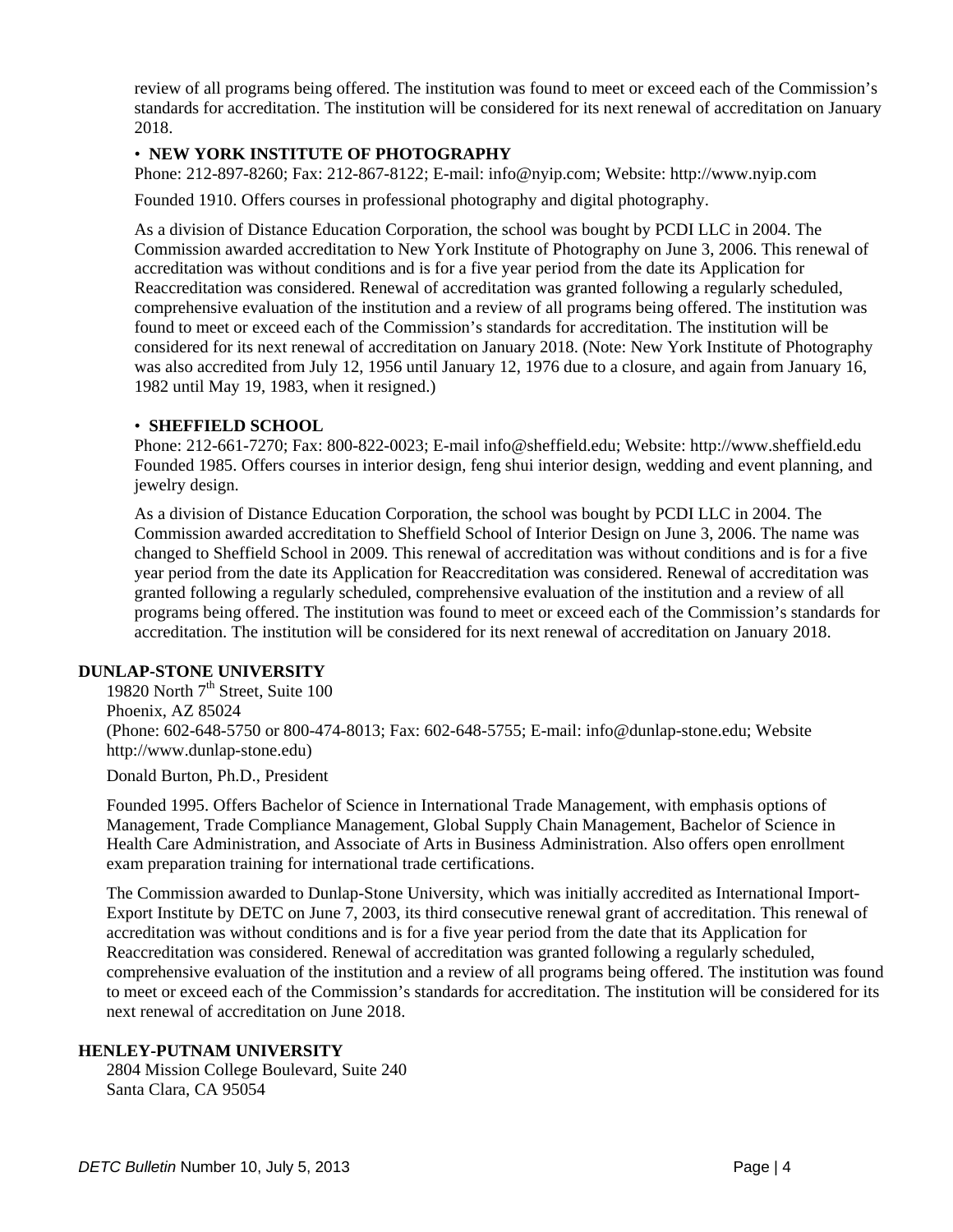(Phone: 408-453-9900; Fax: 408-453-9700; E-mail: info@henley-putnam.edu; Website: http://www.henleyputnam.edu)

James P. Killin, Chief Executive Officer

Founded 1991. Offers Doctorate in Strategic Security. Certificate Programs and Bachelor of Science and Master of Science degrees in Intelligence Management, Terrorism and Counterterrorism Studies, and Strategic Security and Protection Management.

The Commission awarded to Henley-Putnam University, which was initially accredited as California University of Protection and Intelligence Management by DETC on January 13, 2007, its second consecutive renewal grant of accreditation. This renewal of accreditation was without conditions and is for a five year period from the date its Application for Reaccreditation was considered. Renewal of accreditation was granted following a regularly scheduled, comprehensive evaluation of the institution and a review of all programs being offered. The institution was found to meet or exceed each of the Commission's standards for accreditation. The institution will be considered for its next renewal of accreditation on June 2016.

# **INTERNATIONAL SPORTS SCIENCES ASSOCIATION (ISSA)**

1015 Mark Avenue Carpinteria, CA 93013 (Phone: 805-745-8111 or 800-892-4772; Fax: 805-745-8119; E-mail: info@issaonline.edu; Website: http://www.issaonline.edu)

Founded 1988

Offers Certified Fitness Trainer, Specialist in Fitness Nutrition, Specialist in Exercise Therapy, Specialist in Senior Fitness, Specialist in Strength and Conditioning, Youth Fitness Trainer, Specialist in Sports Nutrition, AS Exercise Science with an Emphasis in Personal Training.

Sal Arria, President/CEO Patrick Gamboa, COO

The Commission awarded to ISSA, which was initially accredited by DETC on January 17, 2009, its second consecutive renewal grant of accreditation. This renewal of accreditation was without conditions and is for a five period from the date that its Application for Reaccreditation was considered. Renewal of accreditation was granted following a regularly scheduled, comprehensive evaluation of the institution and a review of all programs being offered. The institution was found to meet or exceed each of the Commission's standards for accreditation. The institution will be considered for its next renewal of accreditation on June 2018.

# **NATIONAL TRAINING, INC.**

188 College Drive P.O. Box 65789 Orange Park, FL 32065-0014 (Phone: 904-272-4000 or 1-800-488-7364; Fax: 904-272-6702; Truck School Website: http://www.truckschool.com; E-mail: inforequests@nationaltrainingschools.com; Earthmover School Website: http://www.earthmoverschool.com; E-mail: heinforequests@nationaltrainingschools.com)

## Larry S. Lark, President

Founded 1978. Combination home study-resident courses in truck driving training and heavy equipment construction machinery operation.

The Commission awarded to National Training, Inc., which was initially accredited by DETC on January 27, 1984, its sixth consecutive renewal grant of accreditation. National Training, Inc. also has a training site at SR 209, Green Cove Springs, FL 32043. This renewal of accreditation was without conditions and is for a five year period from the date its Application for Reaccreditation was considered. Renewal of accreditation was granted following a regularly scheduled, comprehensive evaluation of the institution and a review of it program offered. The institution was found to meet or exceed each of the Commission's standards for accreditation. The institution will be considered for its next renewal of accreditation in June 2017.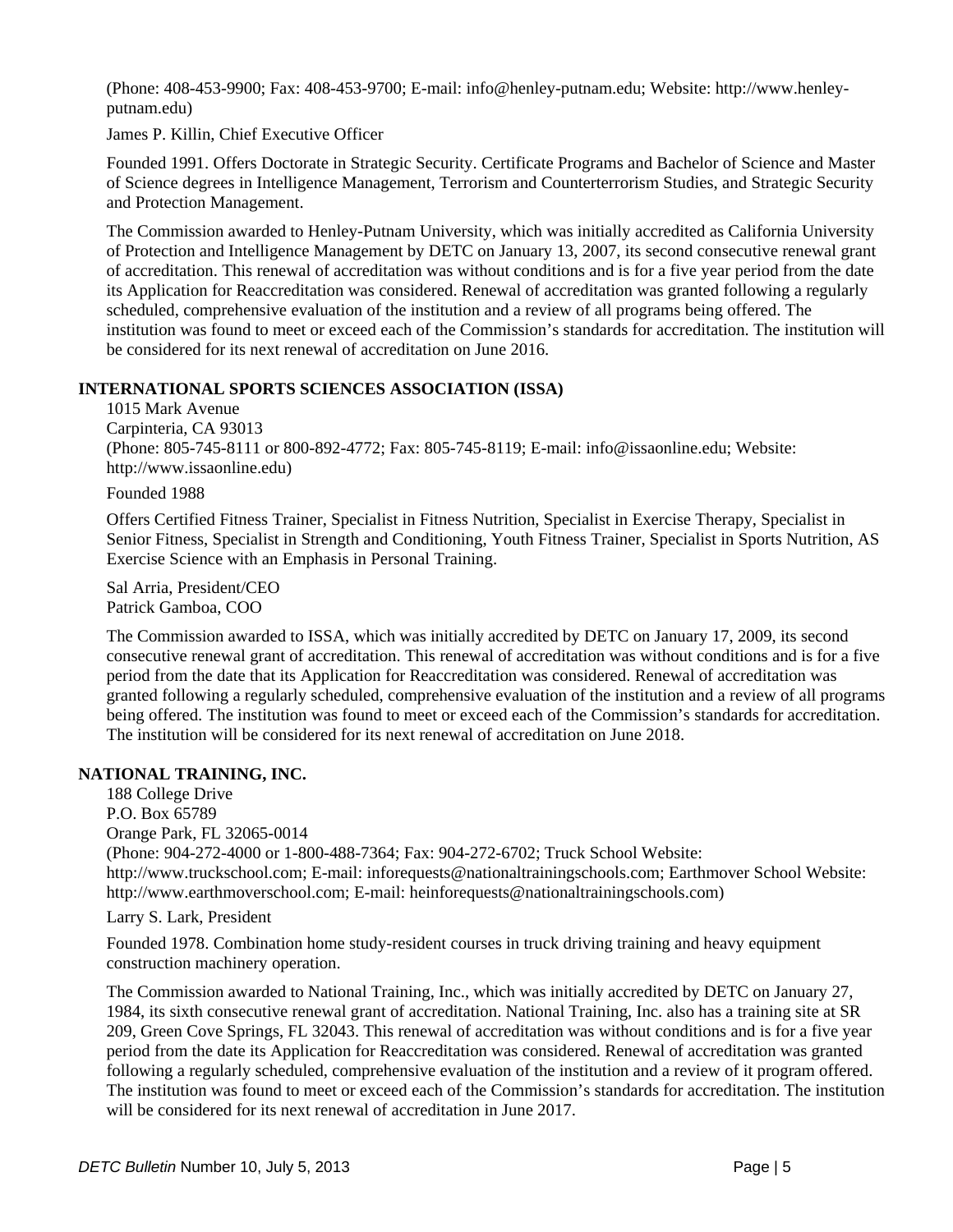#### **SONORAN DESERT INSTITUTE**

8767 E. Via de Ventura, Suite 126 Scottsdale, AZ 85258-5316 (Phone: 480-314-2102; Fax: 480-314-2138; E-mail: info@sdi.edu; Website: http://www.sdi.edu) LARRY GUDIS, Chief Academic Officer

PAUL ZAGNONI, President

Founded 2000. Offers Associate of Science degree in Firearms Technology, and courses in home inspection, gunsmithing, medical coding and billing, and solar certification prep and solar panel installation.

The Commission awarded to Sonoran Desert Institute, which was initially accredited by DETC on January 10, 2004, its third consecutive renewal grant of accreditation. This renewal of accreditation was without conditions and is for a five year period from the date that its Application for Reaccreditation was considered. Renewal of accreditation was granted following a regularly scheduled, comprehensive evaluation of the institution and a review of all programs being offered. The institution was found to meet or exceed each of the Commission's standards for accreditation. The institution will be considered for its next renewal of accreditation on June 2018.

#### **THE TAFT UNIVERSITY SYSTEM**

3700 South Susan Street, Office 200 Santa Ana, CA 92704-6954 (Phone 714-850-4800 or 800-882-4555; Fax: 714-708-2082; E-mail: admissions@TaftU.edu; Website: http://www.TaftU.edu) DAVID L. BOYD, Chancellor

#### **TAFT LAW SCHOOL**

3700 South Susan Street, Office 200 Santa Ana, CA 92704-6954 (Phone 714-850-4800 or 800-882-4555; Fax: 714-708-2082; E-mail: admissions@TaftU.edu; Website: http://www.TaftU.edu)

## ROBERT K. STROUSE, Dean

Founded 1976. Offers Bachelor of Science in Laws, Juris Doctor – Attorney and Executive Tracks, Master of Laws with a concentration in American Jurisprudence and taxation.

The Commission awarded to Taft Law School, which was initially accredited by DETC as a new division of the Taft University System, on January 12, 2008, its renewal grant of accreditation. This renewal of accreditation was without conditions and is for a five year period from when its Application for Reaccreditation was considered. Renewal of accreditation was granted following a regularly scheduled, comprehensive evaluation of the institution and a review of all programs being offered. The institution was found to meet or exceed each of the Commission's standards for accreditation. The institution will be considered for its next renewal of accreditation on June 2018.

## **WILLIAM HOWARD TAFT UNIVERSITY**

600 South Cherry Street, Office 525 Denver, CO 80246 (Phone: 303-867-1155 or 877-894-8238; Fax: 303-867-1156; E-Mail: admissions@taft.edu; Website: http://www.taft.edu) JEROME F. ALLEY, President (E-mail: Alley@Taft.edu)

Founded 1976. Offers Bachelor of Science in Business Administration (BSBA – Degree Completion); Master of Business Administration (MBA); Master of Education (MEd); Master of Science in Taxation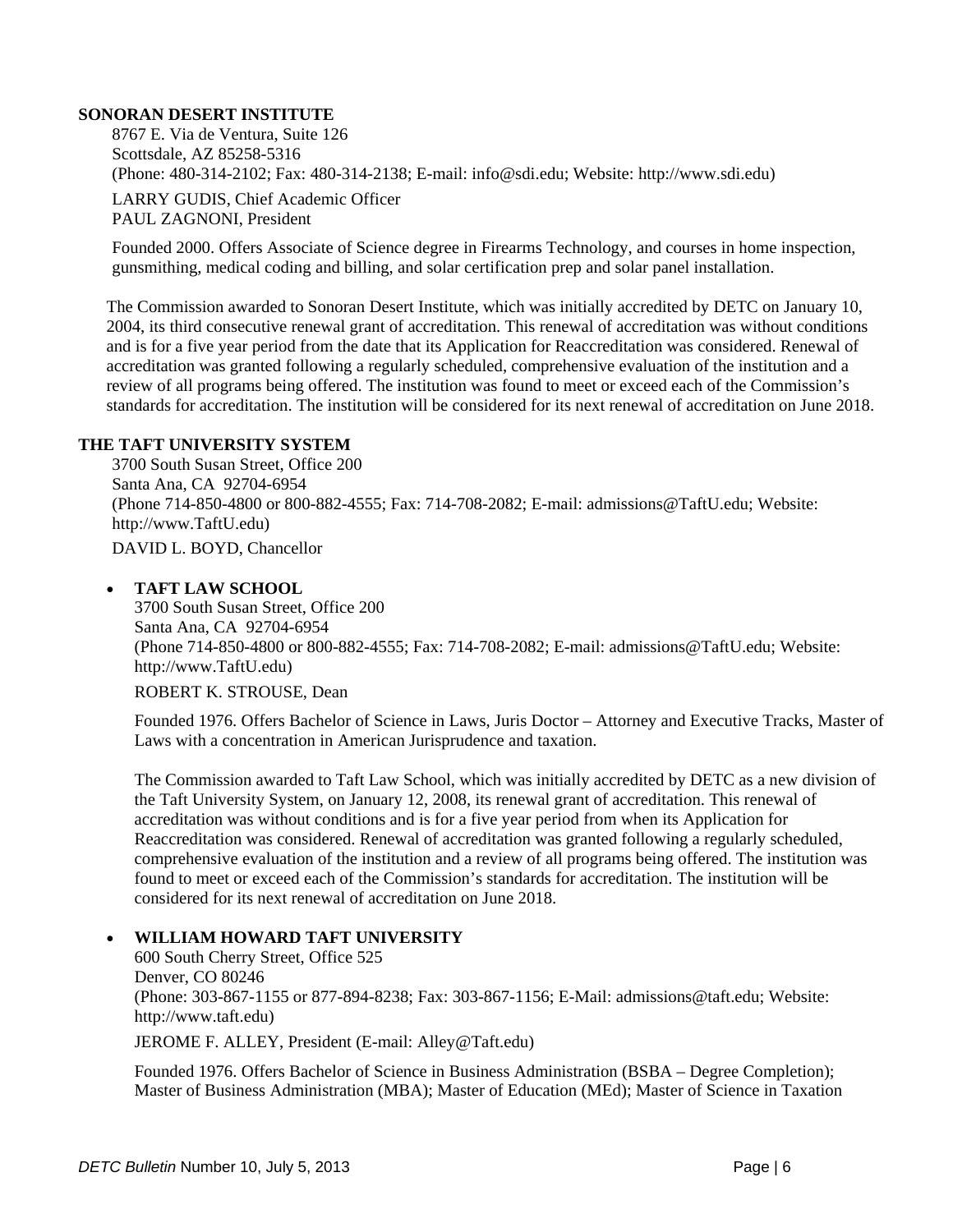(MST); Master of Science in Information Technology (MSIT); Doctor of Business Administration (DBA), and Doctor of Education (Ed.D.).

The Commission awarded to William Howard Taft University, which was initially accredited by DETC on June 7, 2003, its third consecutive renewal grant of accreditation. William Howard Taft University became a division of the Taft University System in 2008. This renewal of accreditation was without conditions and is for a five year period from the date that its Application for Reaccreditation was considered. Renewal of accreditation was granted following a regularly scheduled, comprehensive evaluation of the institution and a review of all programs being offered. The institution was found to meet or exceed each of the Commission's standards for accreditation. The institution will be considered for its next renewal of accreditation on June 2018.

## **UNIVERSITY OF ST. AUGUSTINE FOR HEALTH SCIENCES**

700 Windy Point Drive San Marcos, CA 92069 (Phone: 760-591-3012 or 800-241-1027; Fax: 760-290-3997; E-mail: info@usa.edu; Website: http://www.usa.edu)

WANDA NITSCH, P.T., Ph.D., President & Chief Academic Officer CINDY MATHENA, Ph.D., Vice President/Dean, Post-Professional Studies STANLEY V. PARIS, P.T., Ph.D., FAPTA, Chancellor

Founded 2008. Offers combination distance study and resident courses leading to either an entry-level doctor of physical therapy, an entry-level master of occupational therapy, an entry-level Master of Orthopaedic Assistant, a Transitional Doctor of Physical Therapy degree, a Transitional Doctor of Occupational Therapy, a Doctor of Health Science or a Doctor of Education degree. All degree programs require applicants to have a Bachelor's degree; the Doctor of Health Science and the Doctor of Education requires a Master's degree or clinical doctorate.

The Commission awarded the University of St. Augustine for Health Sciences its initial accreditation on June 5, 1993 at its Florida location. The Institute changed its name to University of St. Augustine for Health Sciences in 1997. The San Marcos, California site was approved on January 17, 2009. This renewal of accreditation was without conditions and is for a five year period from the date that its Application for Reaccreditation was considered. Renewal of accreditation was granted following a regularly scheduled, comprehensive evaluation of the institution and a review of all programs being offered. The institution was found to meet or exceed each of the Commission's standards for accreditation. The institution will be considered for its next renewal of accreditation on January 2018.

**• UNIVERSITY OF ST. AUGUSTINE FOR HEALTH SCIENCES, FL—Resident Training, One** University Boulevard, St. Augustine, FL 32086-5799 (Phone: 904-826-0084 or 800-241-1027; Fax: 904- 826-0085; E-mail: info@usa.edu; Website: http://www.usa.edu)

Founded 1979. Offers combination distance study and resident courses leading to either an entry-level doctor of physical therapy, an entry-level master of occupational therapy, an entry-level Master of Orthopaedic Assistant, a Transitional Doctor of Physical Therapy degree, a Transitional Doctor of Occupational Therapy, a Doctor of Health Science or a Doctor of Education degree. All degree programs require applicants to have a Bachelor's degree; the Doctor of Health Science and the Doctor of Education requires a Master's degree or clinical doctorate.

The Commission awarded the University of St. Augustine for Health Sciences at is Florida location its initial accreditation on June 5, 1993 as the Institute of Physical Therapy. The Institute changed its name to University of St. Augustine for Health Sciences in 1997. This renewal of accreditation was without conditions and is for a five year period from the date that its Application for Reaccreditation was considered. Renewal of accreditation was granted following a regularly scheduled, comprehensive evaluation of the institution and a review of all programs being offered. The institution was found to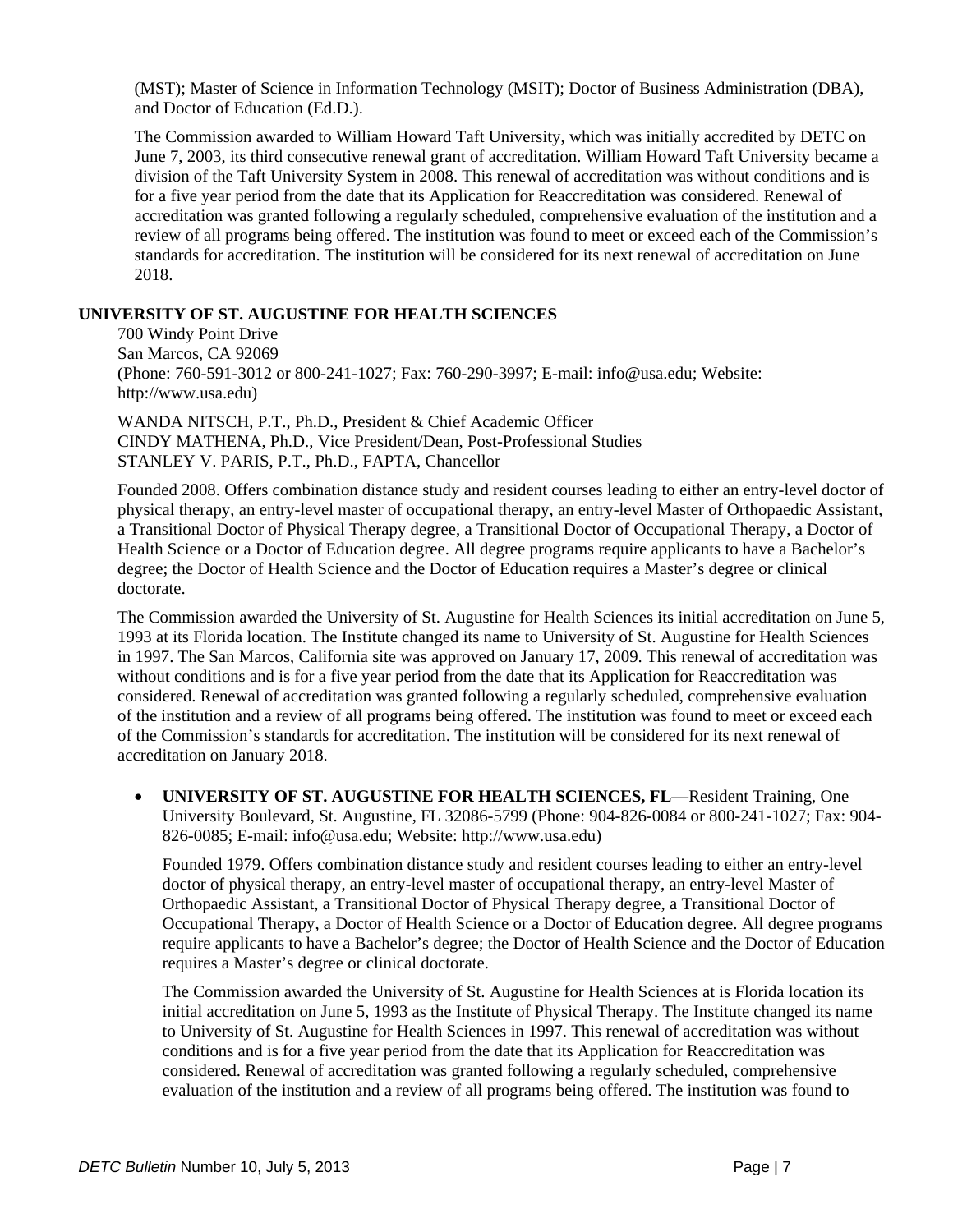meet or exceed each of the Commission's standards for accreditation. The institution will be considered for its next renewal of accreditation on January 2018.

 **UNIVERSITY OF ST**. **AUGUSTINE FOR HEALTH SCIENCES, TX**—Resident Training, 5401 La Crosse Avenue, Austin, TX 78739 (Phone: 512-394-9766 or 800-241-1027; Fax: 512-394-9764; E-mail: info@usa.edu; Website: http://www.usa.edu)

Founded 2012. Offers combination distance study and resident courses leading to either an entry-level doctor of physical therapy, an entry-level master of occupational therapy, an entry-level Master of Orthopaedic Assistant, a Transitional Doctor of Physical Therapy degree, a Transitional Doctor of Occupational Therapy, a Doctor of Health Science or a Doctor of Education degree. All degree programs require applicants to have a Bachelor's degree; the Doctor of Health Science and the Doctor of Education requires a Master's degree or clinical doctorate.

The Commission awarded the University of St. Augustine for Health Sciences its initial accreditation on June 5, 1993 at its Florida location. The Institute changed its name to University of St. Augustine for Health Sciences in 1997. The Austin, Texas site was approved on January 11, 2013. This renewal of accreditation was without conditions and is for a five year period from the date that its Application for Reaccreditation was considered. Renewal of accreditation was granted following a regularly scheduled, comprehensive evaluation of the institution and a review of all programs being offered. The institution was found to meet or exceed each of the Commission's standards for accreditation. The institution will be considered for its next renewal of accreditation on January 2018.

## **Change of Name**

The Commission approved the change of name for the following institutions:

- Milburn High School Online, Woodbridge, VA changed its name to Middleton Academy
- Sheffield School, New York, NY changed its name to New York Institute of Art and Design

The Commission also approved the deletion of the name Avondale and Williams Preparatory High School. The school continues as Penn Foster High School, a division of Penn Foster, Scranton, PA.

## **Change of Location**

The Commission approved the change of location for the following institutions:

- John Hancock University moved to One Mid America Plaza, Suite 130, Oakbrook Terrace, IL 60181
- Sessions College for Professional Design moved to 350 South Mill Avenue, Suite B-104, Tempe, AZ 85281
- Weston Distance Learning's division, U.S. Career Institute's Massage Hands-On Training Site moved to 2032 Lowe Street, Suite 101, Fort Collins, CO 80525

## **Change of Management**

The Financial and Change of Ownership/Management Review Subcommittee approved the change of management for the following institutions:

- Abraham Lincoln University, Los Angeles, CA President changed from Roy Winter to Hyung Park
- Art Instruction Schools, Minneapolis, MN President changed from Thomas Stuart to Patrick Stuart
- Northwest Institute of Literary Arts CEO changed from Wayne Ude to Kimberly Cottrell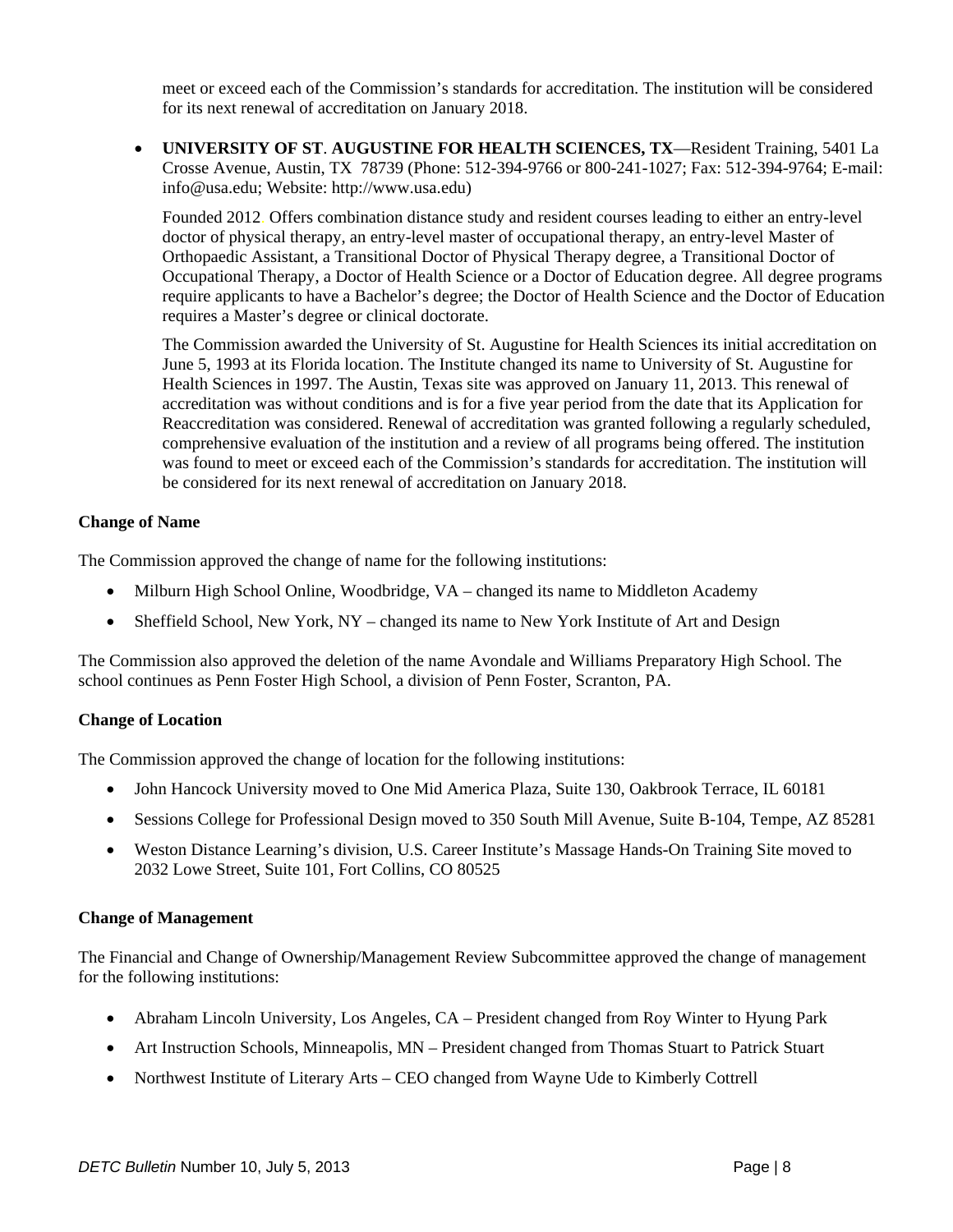## **Change of Ownership**

The Commission approved the change of Ownership for the following institutions as part of their reaccreditation review:

- Holmes Institute, Golden, CO United Centers for Spiritual Living (dba the United Church of Religious Science) and the International Centers for Spiritual Living merged to form The Centers for Spiritual Living
- Sonoran Desert Institute, Scottsdale, AZ July 2012 Kube Education Group LLC sold to Trade Training Company, LLC

#### **Administrative Sites**

The Commission approved the new administrative sites for:

- National Tax Training School, Mahwah, NJ new site at 259 Grandview Avenue, Suffern, NY 10901
- AHS Institute/Genesis Institute approved on October 1, 2012 as a new division for National Tax Training School

The Commission also noted the closure of the following administrative site as of December 17, 2012:

New Charter University, 2919 John Hawkins Parkway, Birmingham, AL 35244

#### **New Courses and Programs**

Since May 8, 2013, the Academic Review Subcommittee of the Accrediting Commission has approved the following courses/programs:

#### **Abraham Lincoln University**

• Juris Doctor (revised)

## **Acacia University**

Master of Arts in Educational Administration

#### **American College of Technology**

Master of Business Administration with Marketing and Social Media Concentration

#### **Ashworth College**

• Administrative Assistant

## **Columbia Southern University**

- Bachelor of Science in Fire Administration (revised)
- Master of Public Administration with concentrations in Emergency Services Management and Criminal **Justice**

#### **Concord Law School**

Executive Juris Doctor Innovation Protection Track

#### **Grace Communion Seminary**

• CM07 Experiencing the Trinity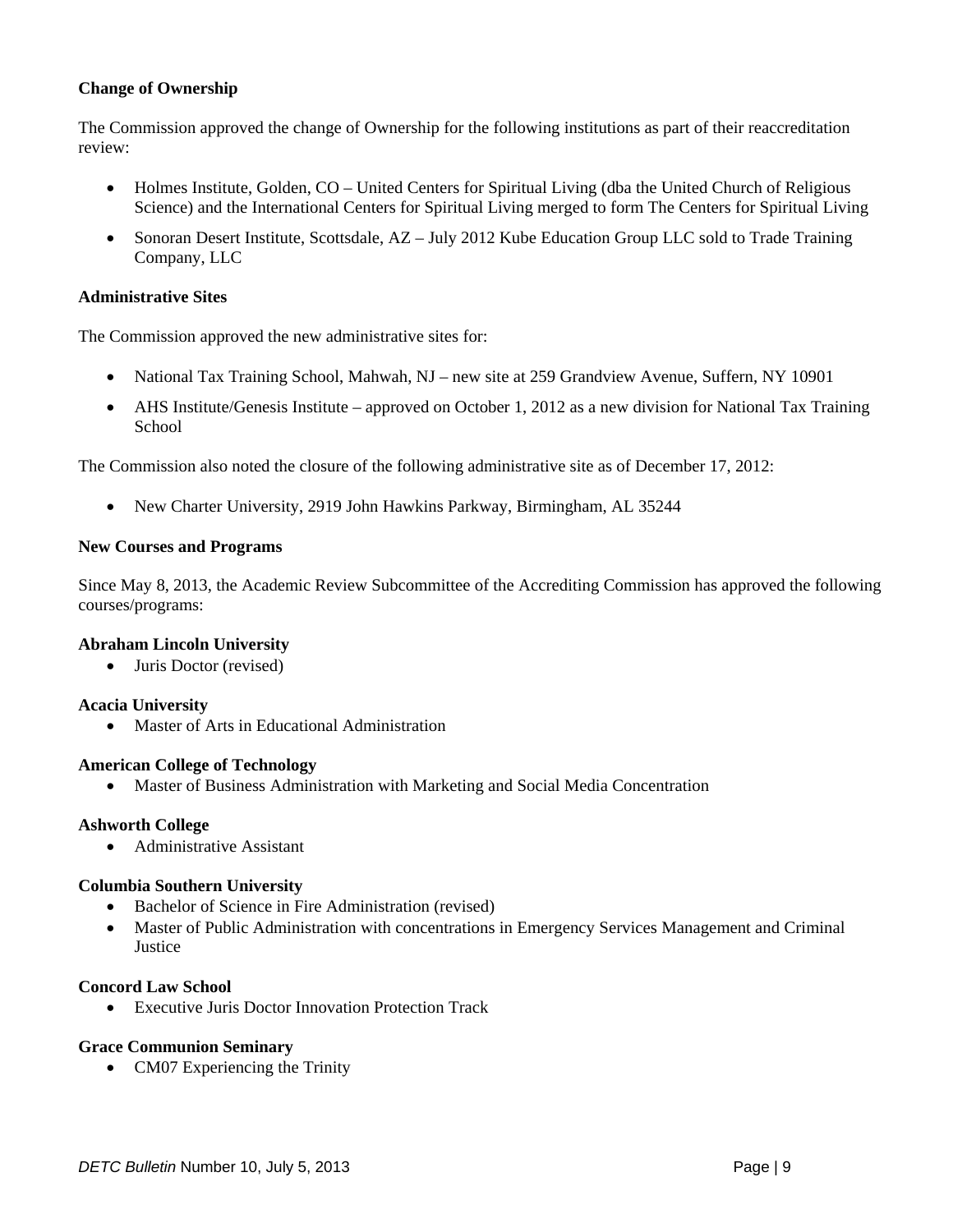## **Huntington College of Health Sciences**

• Doctor of Health Science in Integrative Healthcare

## **Lakewood College**

- Administrative Medical Assistant
- Criminal Justice Diploma
- GED Preparation
- Medical Billing Diploma
- Medical Coding Diploma

## **Martinsburg College**

• Surgical Instrument Processing

## **New Charter University**

• Master of Public Administration

# **New York Institute of Photography (Distance Education Co. LLC)**

- Complete Course in Video Making and Story Telling
- NYIP Intensive: Marketing for Photographers

# **University of Philosophical Research**

- PHI 514 Determinism, Reductionism, and Final Cause
- PSY 515 Tarot & Transformation, the Quest to Know

## **Final Approval of Standards, Policies and/or Procedures**

The Commission gave final adoption to the following (to view these documents, please go to DETC's website at www.detc.org). Accredited institutions must be in compliance by January 1, 2014:

- 1. Business Standard III.A. changes on discounting tuition
- 2. C.3. Policy on Change of Ownership/Management Major revision AND adding requirement to submit a new Teach-Out Commitment (page 4)
- 3. C.4. Policy on Change of Location or New Administrative Site adding "The Commission must also be notified when an administrative site is closed" to page 1 and "Closure of an Administrative Site, page 4; **AND** adding definition of "location" and "Administrative Site."
- 4. C.9. Policy on Degree Programs, Standard VII. Admission Practices deleting "A transfer transcript indicating a grade of "C" or higher in an English composition course from an appropriately accredited\* college or university; "B" or higher for Master's, First Professional Degree or Professional Doctoral Degree" **AND** changing English proficiency level for CEFR to B-2.
- 5. C.14. Policy on Student Achievement and Satisfaction Major changes; schools no longer will have to report completion rates for degree courses; completion and graduation rates charts are revised; for completion rates, students still studying may be removed; graduation rates now exclude students who have not completed three academic credits and students still studying; degree graduation rates are done by cohort going back 150% of normal time; Commission reviews completion and graduation rates data and will establish minimum acceptable rates.
- 6. C.29. Policy on Contract for Educational Delivery (editorial changes)
- 7. E.2. Application for Accreditation adding requirement for a physical office (#3. page 2)